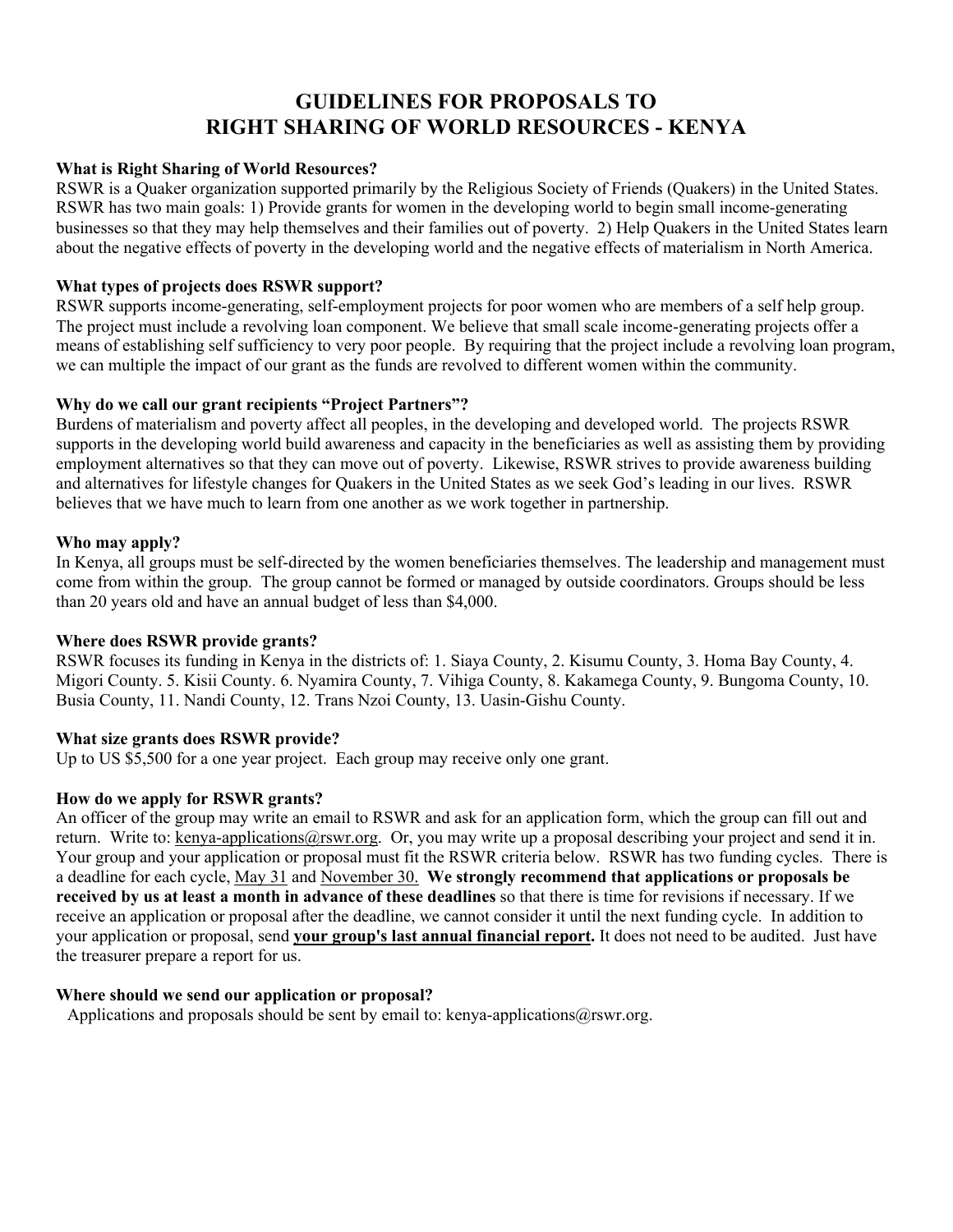## **Criteria for Proposals to Right Sharing of World Resources Approved by RSWR Board on April 18, 2020**

Right Sharing of World Resources gives grants to small, grassroots women's groups that do not have access to other adequate funding. Our grants are for micro-enterprise, self-employment projects. We help with seed money and training so that a group can begin a revolving loan fund for members to take loans to begin their own small businesses. It is important to us that the women work together in self-help groups and use the RSWR resources to help themselves grow into independent and strong groups. Below is our list of criteria that we use in deciding which applications and proposals to consider:

1. Project is located in RSWR geographic project area. In Kenya, the RSWR geographic project area includes only the following counties: 1. Siaya County, 2. Kisumu County, 3. Homa Bay County, 4. Migori County. 5. Kisii County. 6. Nyamira County, 7. Vihiga County, 8. Kakamega County, 9. Bungoma County, 10. Busia County, 11. Nandi County, 12. Trans Nzoi County, 13. Uasin-Gishu County.

2. Women's self help groups are no more than 20 years old.

3. Leaders of the Women's Groups must be women.

4. Project is for women only and the women self-help group members have been a part of the decision making in determining project activities. We expect the women themselves to be wholly in charge of the projects without involvement of outside persons, including the management of the bank account.

5. Proposal should include a clear description of the Women's Self Help Group. Include, size and makeup of group, history, current activities and current economic circumstances.

6. For effective group dynamics, we recommend a group size of 20-35. However, different groups have different organizational structures, so please explain your group structure if your group is larger than 35.

7. Indication that the group is able to receive and use money as intended. In Kenya, we must see the group's end-of-year financial report.

8. Group has little or no access to other resources. Annual income is less than \$4,000.

9. A clear description of the proposed Income Generating Project(s) (IGP). NOTE: The projects must be compatible with the principles which guide the work of RSWR: local self-reliance, sustainability, mutual support and accountability.

10. The Income Generating Projects are viable businesses for the geographic area and have potential to make the women a sustainable living. The proposal should describe an economic plan for each business proposed, including the amount of the loan per woman, the projected monthly gross income, monthly business expenses, loan repayment, and net monthly income projected. We expect the women's business income to bring them above the World Bank International Poverty Line (currently \$1.90 per day) AFTER business expenses, loan repayment, and savings.

11. 20 to 35 women should receive the initial loans.

12. Proposal has a clearly described loan repayment plan which includes annual interest charged, monthly repayment, and length of the repayment period. Interest rates for loans should cover inflation plus a modest amount for administrative expenses, but in no case should they exceed the interest rate an established business person would be able to get from a formal sector lender.

13. The proposal should include a clearly described group savings plan for each woman to save money for emergency needs.

14. Budget categories must be outlined clearly and within the following guidelines: 60% or more for seed money, no more than 15% for training, no more than 5% for travel, no more than 10% for administration.